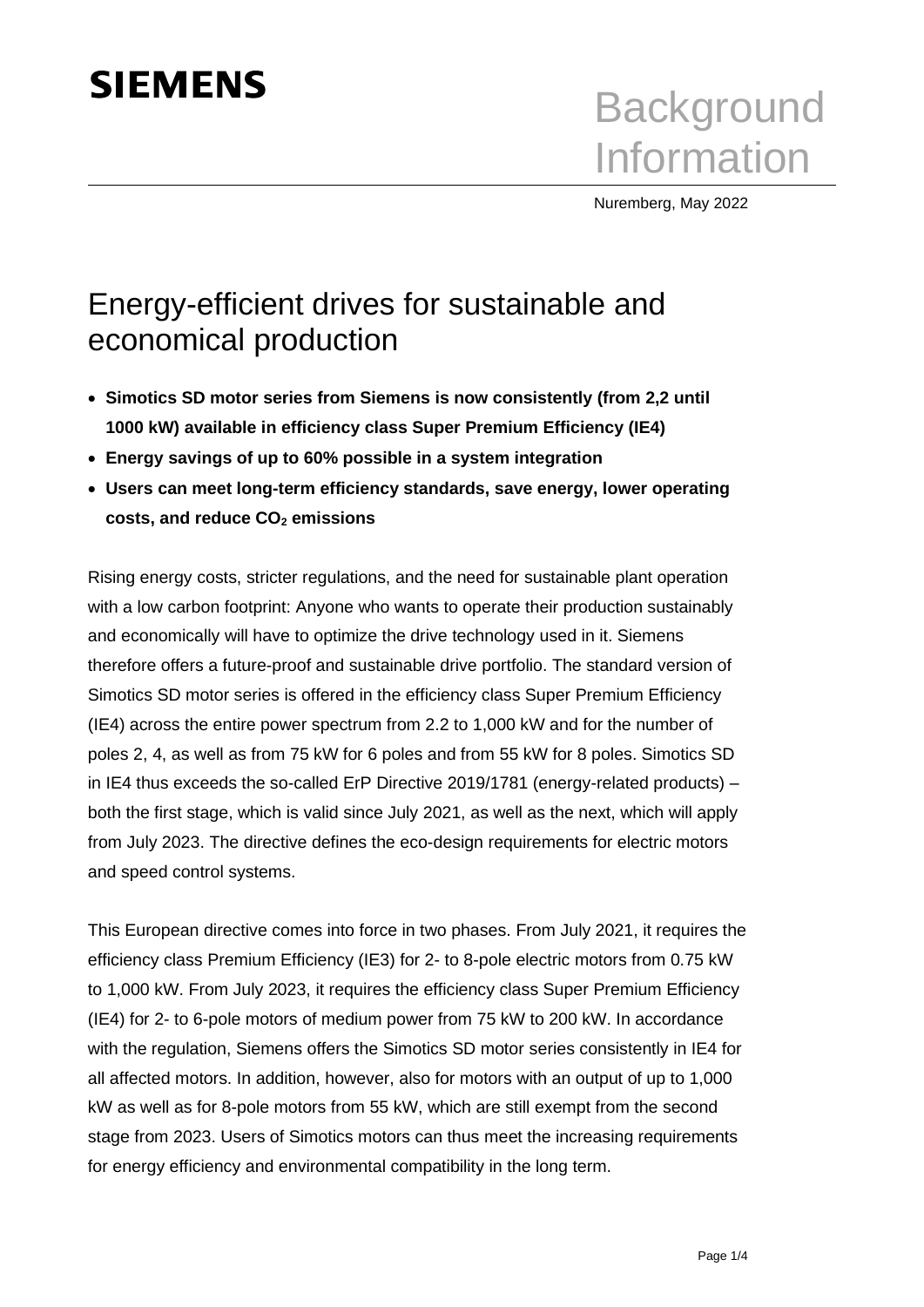The high-efficiency motors also allow users to save energy, lower their operating costs and reduce  $CO<sub>2</sub>$  emissions.

The motors of the explosion proof Simotics XP series also exceed the currently required efficiency standards. They are also offered in IE3 and IE4. IE3 is standard in the increased safety (Ex eb) type of protection. This means that the requirements that come into force in 2023 and demand efficiency class High Efficiency (IE2) are also exceeded here. Another example from the Simotics portfolio is the Simotics reluctance motor. This motor is characterized by the highest efficiency levels, comparable to IE4 or even IE5, even in the partial load range. In the system with a Sinamics converter, it exceeds the minimum requirements of the highest defined system efficiency class IES2.

Highly efficient motor technologies can sustainably reduce the energy demand of industry and contribute to lowering global  $CO<sub>2</sub>$  emissions. After all, according to the German Electrical and Electronic Manufacturers' Association (ZVEI), around 70 percent of the energy demand in industry is required by electric motors.

### **Three-step system approach achieves savings of up to 60 percent**

Simotics SD IE4 motors are already very energy-efficient with an efficiency of up to over 96% and are therefore also optimally designed for use directly on the grid. By using motors of the very high efficiency classes IE4 or even IE5, savings of up to 6% of electrical energy are possible. By using perfectly matched motor and converter systems for variable-speed operation of pumps, fans and compressors, energy savings of up to 30% can be achieved, and in some cases even more. However, the real key to greater energy efficiency lies in the overall system: In the interaction of all individual measures - from more efficient motors with variable-speed control, to digital system components and tools, to the use of electrically buffered energy in the motor network savings of up to 60 percent can be achieved in the system network. Digitization will thus make a further contribution to increasing the energy efficiency of motor-driven applications in the future. By combining all three steps, maximum energy efficiency can be achieved for pump, fan, and compressor applications.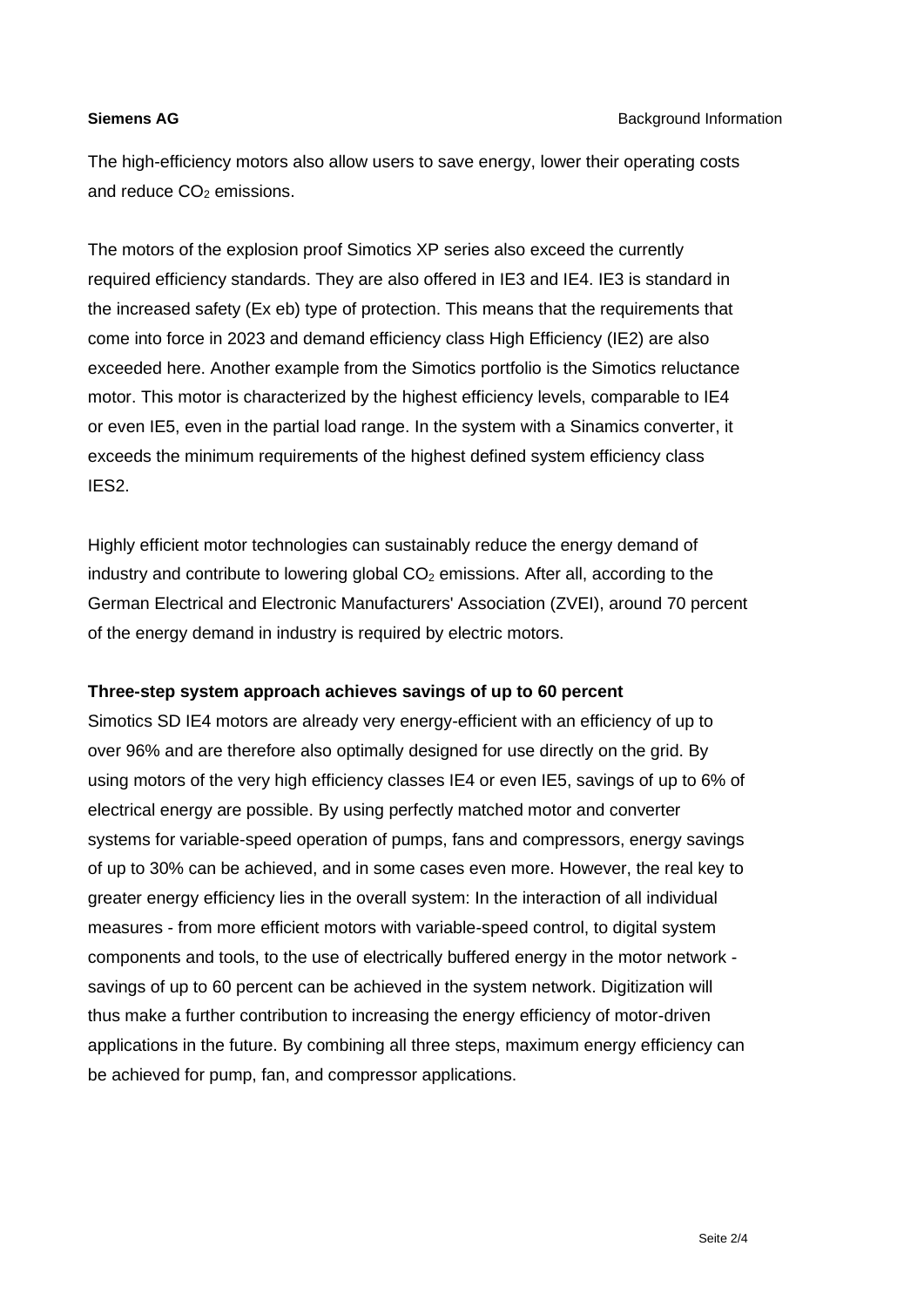

Three steps of energy savings

For further information please see [www.siemens.com/drives-energy-efficiency](http://www.siemens.com/drives-energy-efficiency)

### **Contact for journalists**

Katharina Lamsa Phone: +49 172 8413539 Email: [katharina.lamsa@siemens.com](mailto:katharina.lamsa@siemens.com)

Follow us on our **social media channels**:

**Twitter**: [www.twitter.com/siemens\\_press](http://www.twitter.com/siemens_press) and<https://twitter.com/siemensindustry> **Blog**:<https://ingenuity.siemens.com/>